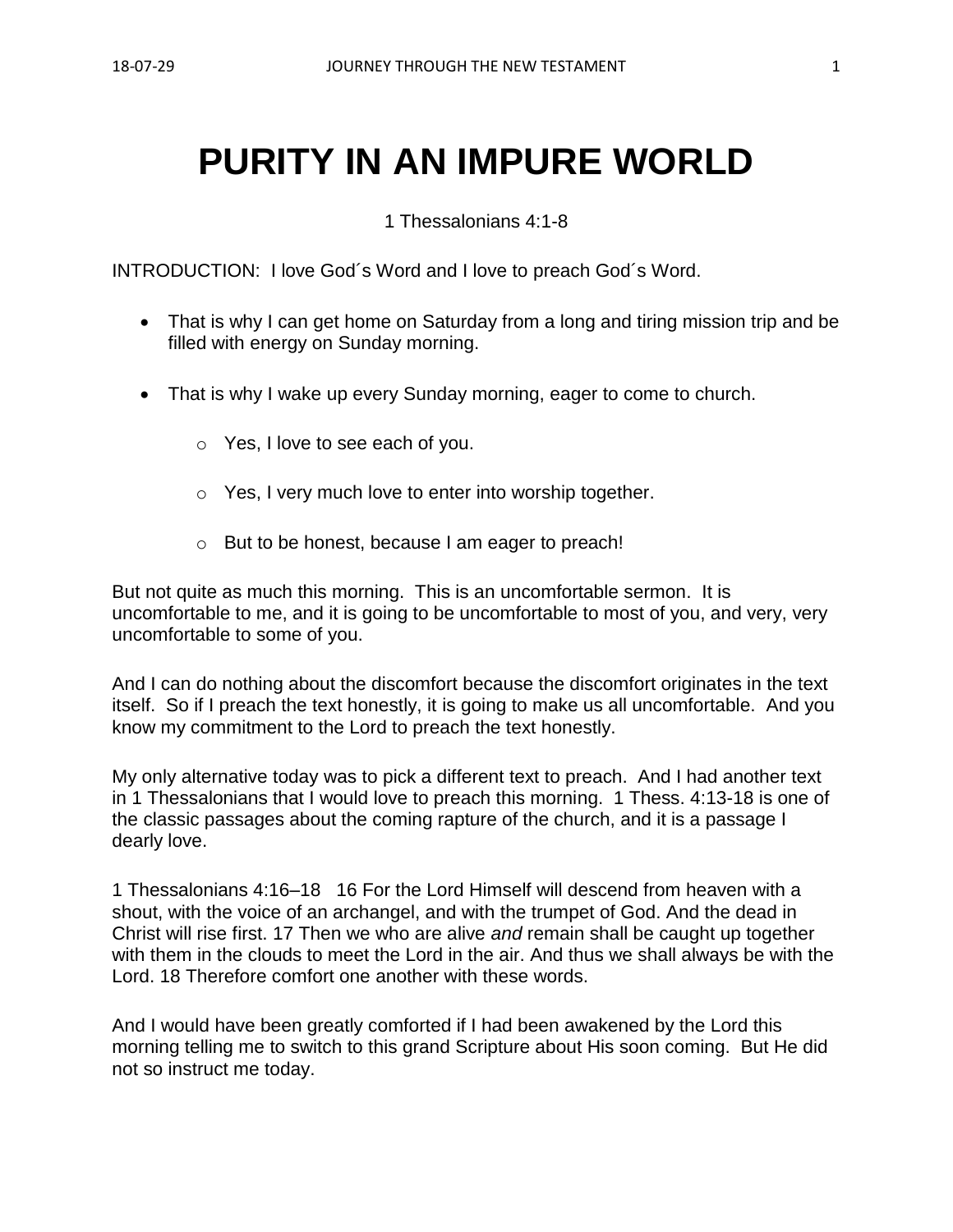Instead He left me with the conviction that I must preach what is the heart of the letter Paul wrote to one of his favorite churches that he helped to plant on his missionary journeys. It is Paul´s primary challenge in the entire letter because Paul was addressing the Thessalonians primary challenge of living in their culture.

If you have not already guessed or looked ahead at the Scripture, the subject of the passage is sex. OK, are we all uncomfortable together, now? Why would the Holy Spirit give this instruction to Paul for the Thessalonians?

### Because **the sexual culture of the Thessalonians was even worse than ours.**

- The Greco-Roman culture was even more perverse and debauched than that which is accepted in the most liberal of Western Societies today.
- Fornication, adultery, homosexuality, transvestism, and pedophilia were accepted as common and normal practices.
- There was a wide variety of pornographic and erotic entertainments available without any societal condemnation or even rebuke.
- There were no civil laws nor social stigmatism that fell upon those who practiced the grossest manifestations of immoral behavior.
- In fact, the dominant pagan religions encouraged these practices, through the sanction of temple prostitution, which legitimatized sex with a priestess as an act of communion with the deity. There were reported to be a thousand temple prostitutes in service at the temple of Aphrodite in Corinth.
- The practical result of all of this was that in almost all the cities of the Greco-Roman world which had not had the influence of the Old Testament upon their lives was that even among married couples, it was not uncommon to have adultery on the part of the husband and harlotry on the part of the wife.

#### And thus Paul wrote

#### 1 Thessalonians 4:1–8

1 Finally then, brethren, we urge and exhort in the Lord Jesus that you should abound more and more, just as you received from us how you ought to walk and to please God; 2 for you know what commandments we gave you through the Lord Jesus.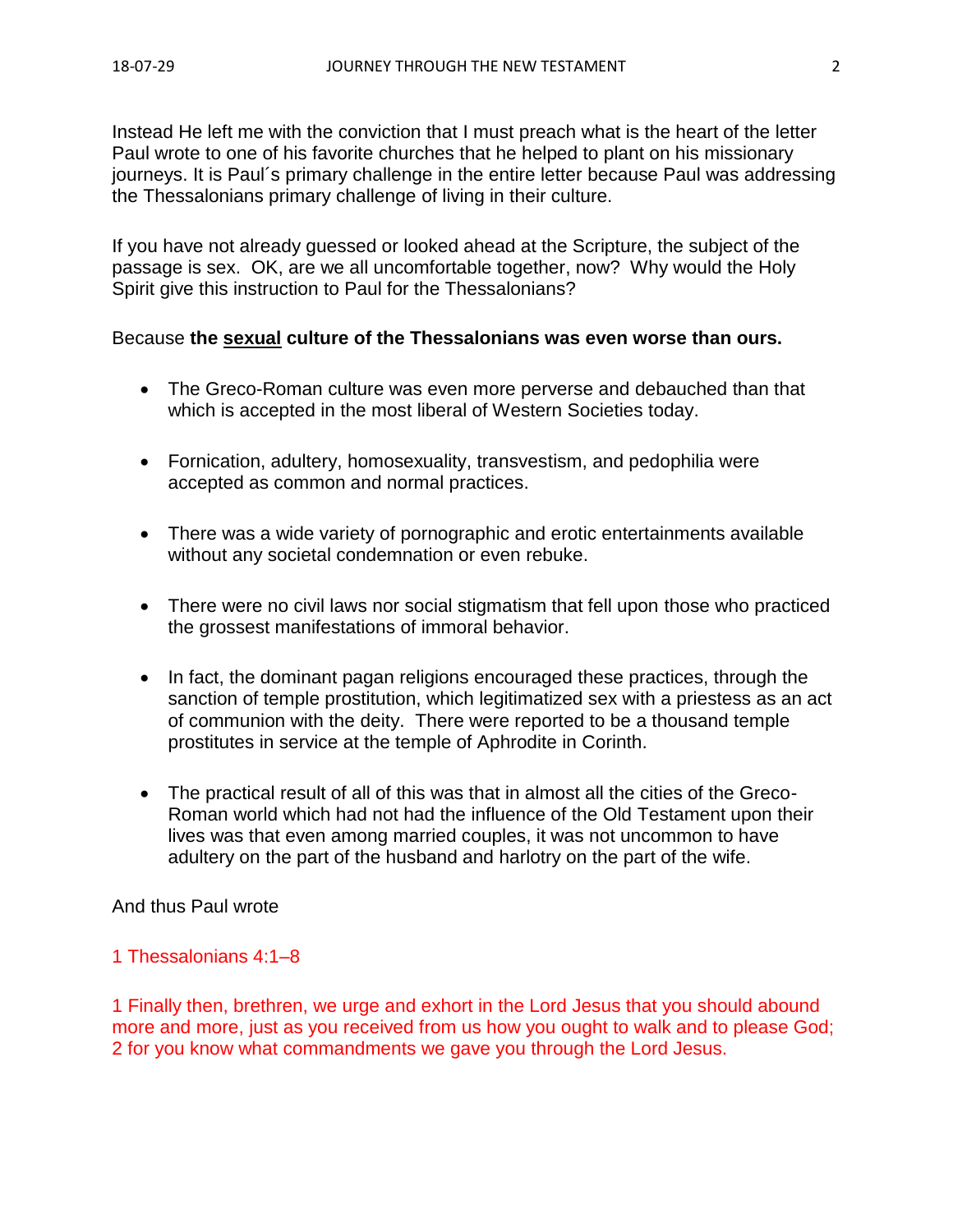3 For this is the will of God, your sanctification: that you should abstain from sexual immorality; 4 that each of you should know how to possess his own vessel in sanctification and honor, 5 not in passion of lust, like the Gentiles who do not know God; 6 that no one should take advantage of and defraud his brother in this matter, because the Lord *is* the avenger of all such, as we also forewarned you and testified.

7 For God did not call us to uncleanness, but in holiness. 8 Therefore he who rejects *this* does not reject man, but God, who has also given us His Holy Spirit.

Talking about this text, hearing this text, even thinking about it may be embarrassing or uncomfortable, but the text is not difficult to understand. It is exceedingly clear in its message.

There are only two parts to the message, which in and of itself makes it difficult for a Baptist preacher:

# **WHAT IS GOD´S WILL CONCERNING HUMAN SEXUALITY?**

# **WHY SHOULD WE DO WHAT GOD SAYS?**

# **I. GOD´S WILL: ABSTAIN FROM SEXUAL IMMORALITY.**

1 Thessalonians 4:3 For **this is the will of God,** your sanctification: **that you should abstain from sexual immorality**;

The only word in this verse we might not readily understand is sanctification.

Sanctification – God´s process for making us holy, for growing us in the likeness of the Lord Jesus in character, attitude, and practice.

Is it not interesting, if not disturbing, that what the Holy Spirit puts on the list as the number one step toward becoming more like Christ and growing in practical holiness is to get our sexual lives lined up with the standard of God.

Abstain from sexual immorality!

Now here is the key, is it not? What is sexual immorality? If we did a survey of every sexual practice that could be named and submitted it to people to mark yes or no whether a particular practice was immoral, we would without question get great variety in our responses.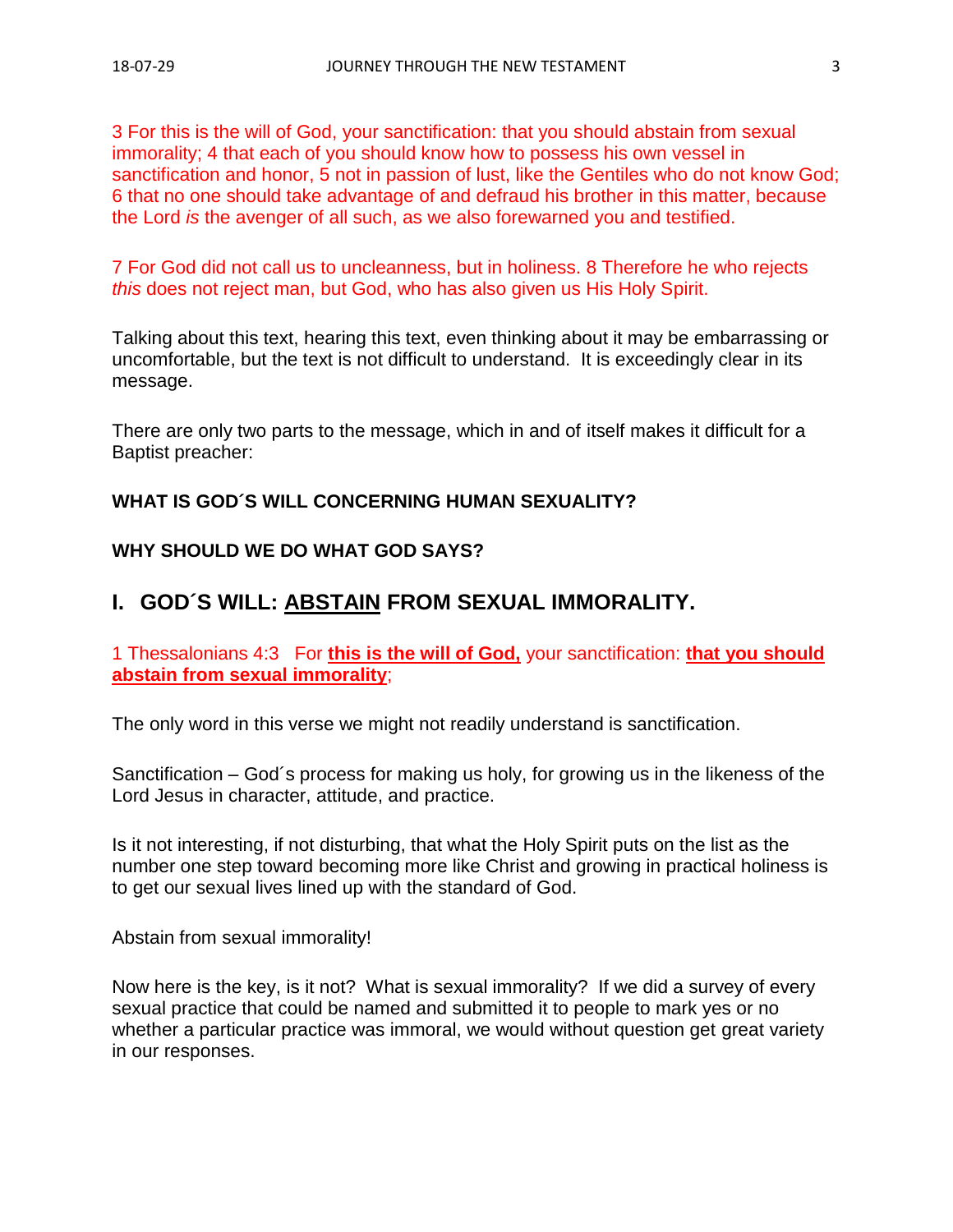Sadly, even if we did such a survey in churches, we would get a wide variety of opinion. So let us not trouble ourselves with that.

Let us ask, how does God define sexual immorality? It is this.

#### **Sexual immorality – Any sexual activity outside the marriage relationship of one man to one woman.**

Sex inside of a marriage relationship is not only undefiled, it is encouraged, even commanded. Sex is God´s wedding present to a man and woman when they are married. Sex in any other context is labeled sexual immorality in the Scriptures.

#### **God´s instruction: Abstain from sexual immorality.**

Then the Holy Spirit through Paul tells us three ways to obey His Word.

### **A. By controlling your body**

1 Thessalonians 4:4 that **each of you should know how to possess his own vessel** in sanctification and honor,

#### **Own vessel – your own body, what your soul and spirit live in**

Some have mistakenly said the vessel refers to a man´s wife, but this is not consistent with the biblical view of marriage that a man possesses his wife like one possesses a vessel.

God is telling us, to control our bodies not to allow our bodies to control us.

The advice, "If it feels good, do it." is not found on the pages of Scripture nor was that philosophy born in heaven.

All of us know what stirs thoughts of sexual immorality in us.

All of us know what encourages us to move from immoral thoughts to making immoral plans.

All of us know our bodies well enough to know what motivates us to move from immoral plans to immoral actions.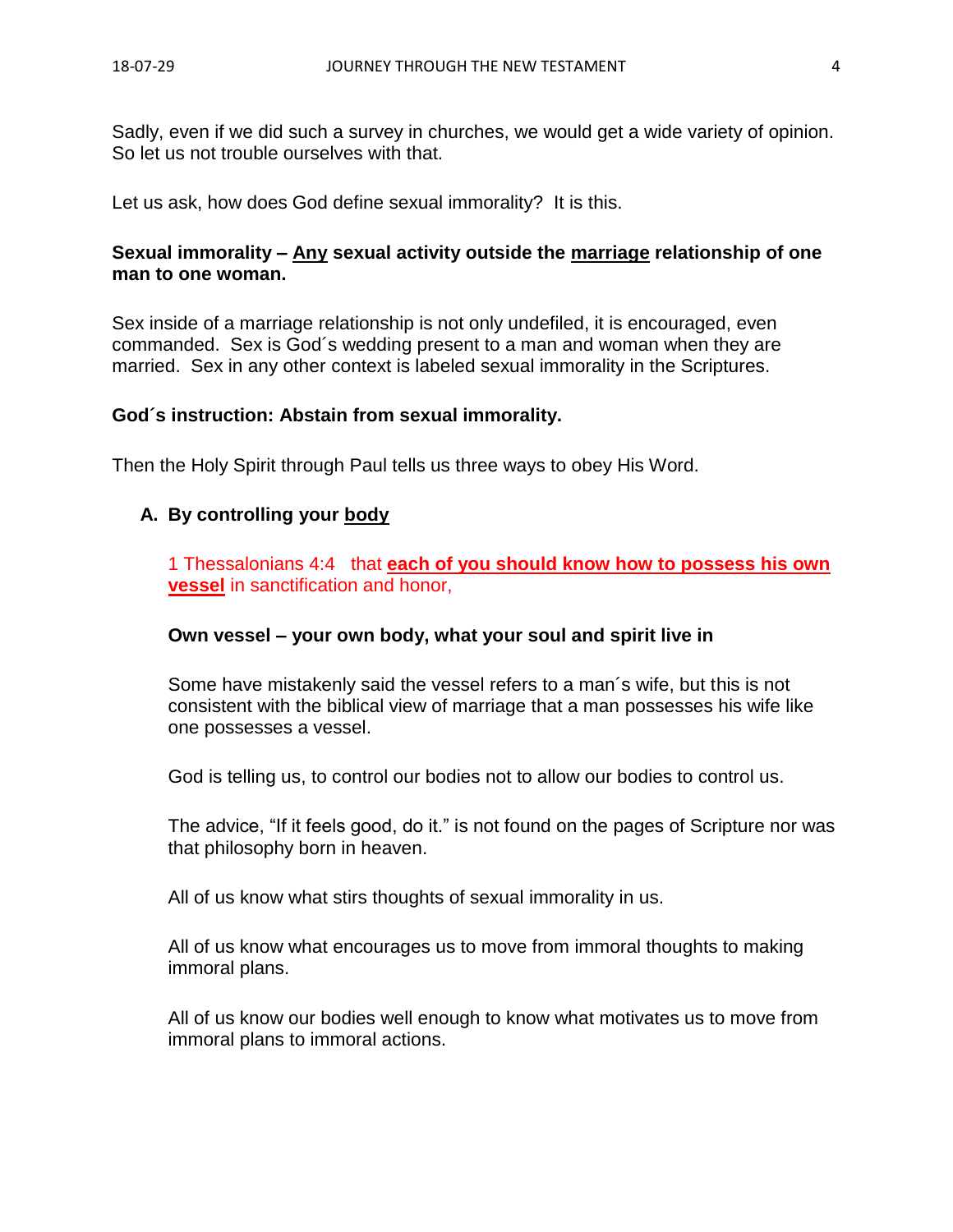It may well be the nature of a horse to run, but if you do not want the horse to run away, do not loosen the reigns, put a spur in his flank, and say giddy-up! Do not let your body do as it pleases, running away in sin.

The second way to abstain from sexual immorality:

## **B. By not accepting the standards of our culture.** Control it!

1 Thessalonians 4:5 **not in passion of lust, like the Gentiles** who do not know God;

### **Passion – uncontrolled desires**

### **Lust – out of control cravings**

**Like lost people who have neither the power nor desire to live in a way that honors and pleases God.** Don't live sexually like lost people! You have Christ in you. Be different!

The third way to abstain from sexual immorality:

#### **C. By not taking advantage of others**

1 Thessalonians 4:6 that no one should take advantage of and defraud his brother in this matter …

**Do not take advantage and lead a person to share in your sexual immorality by** 

- **Using position**
- **Using influence**
- **Using money**
- **Using force**
- **Using attractiveness**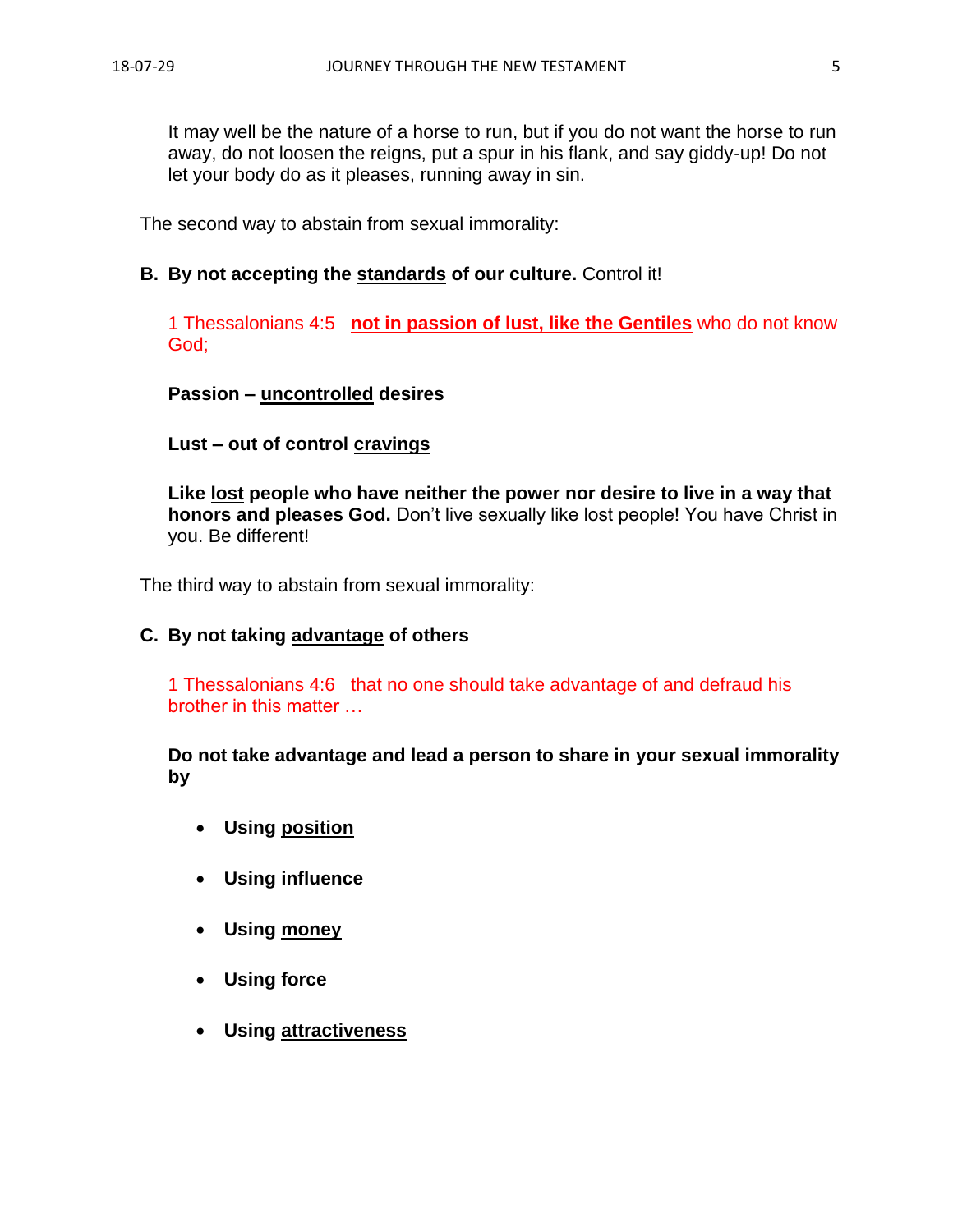While all of these can be misused by male or female, ladies, the last tool especially belongs to you. And you can take advantage by the way you dress, or by the way you don´t dress, by the way you act, by the way you talk.

And while we may normally think of it being the male who takes advantage, and I am not denying that this is true, this is a door to sin that swings both ways.

We have certainly not exhausted the subject, but I think all of us are pretty clear on God´s command. Abstain from sexual immorality.

What we probably need more of is the second part:

**II. THE MOTIVATION** Because the motivation of the flesh and the old nature is ferociously strong, and it was against the Spirit.

1 Thessalonians 4:6-8 … because the Lord *is* the avenger of all such, as we also forewarned you and testified. 7 For God did not call us to uncleanness, but in holiness. 8 Therefore he who rejects *this* does not reject man, but God, who has also given us His Holy Spirit.

#### **A. The Lord avenges sexual sin.**

1 Thessalonians 4:6… because **the Lord** *is* **the avenger of all such**,

Now here I know there is argument from some of you. You are saying, but I believe in the grace of God, the forgiveness of God, the mercy of God.

So do I! So does Paul. So does the Holy Spirit who gave Paul these words.

The Book of Hebrews is written to believers.

Hebrews 12:6 *For whom the LORD loves He chastens, And scourges every son whom He receives."*

Hebrews 13:4 Marriage *is* honorable among all, and the bed undefiled; but **fornicators and adulterers God will judge**.

The Lord chastens believers for sexual immorality because of the very serious nature of this type of sin. The judgment may come in the form of destroyed marriages, broken family relationships, financial hardships, disease, even death.

The second motivation: